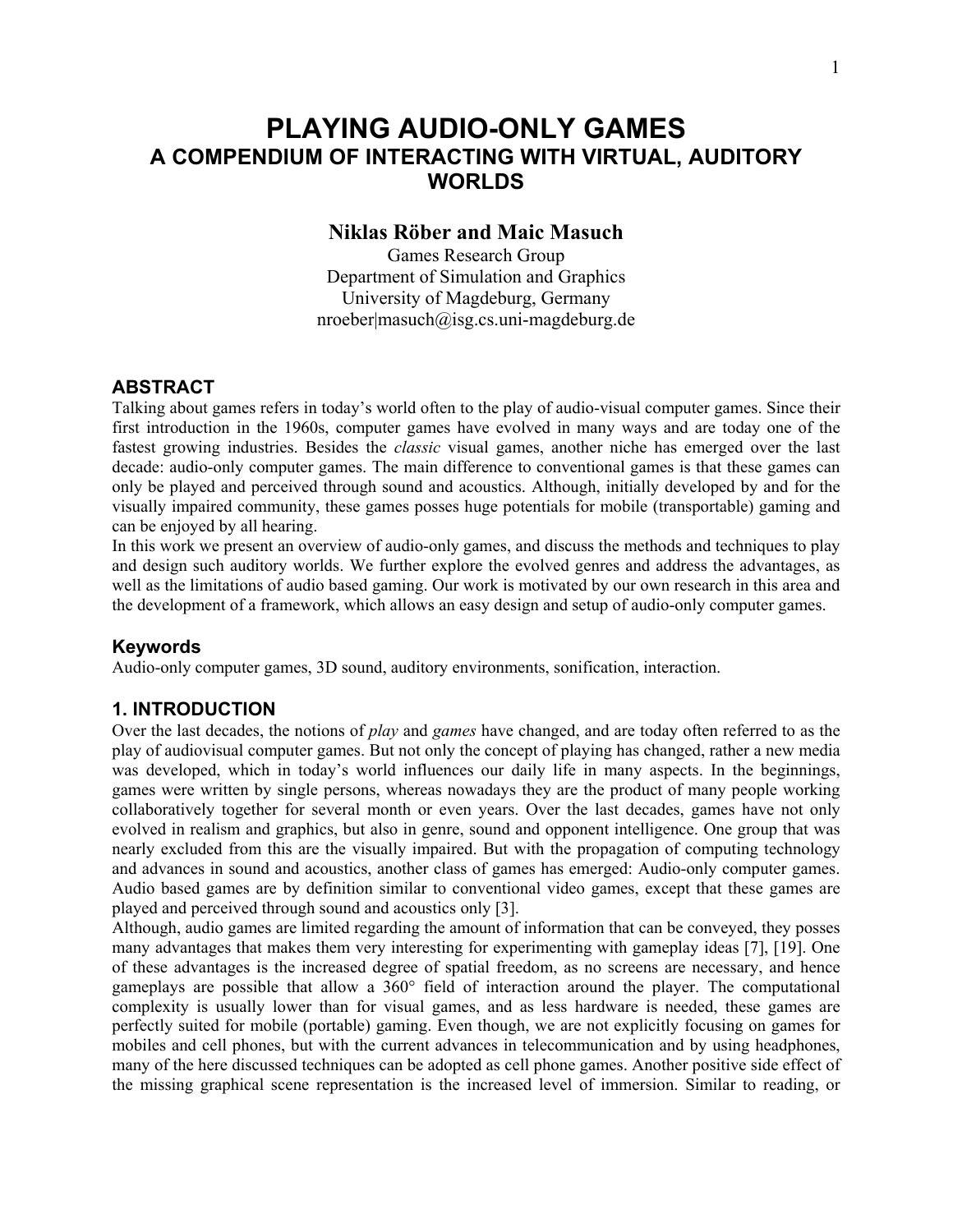listening to audiobooks, this is due to the stimulated listeners phantasy, which envisions the scene in front of the minds eye.

The majority of audio games are still developed by small companies with the main audience being the visually impaired users [1]. Various game genre have evolved or were adopted from the visual domain. Through the advantages of speech and sound, audio games are especially qualified for the presentation of narrative content, as found in adventure and action adventure games [5], [10]. But also action [11] and strategy games [20] with varying complexity and difficulty are available. In the last years, several research groups have focused on the development of augmented audio technology that combines a real scenery with an artificial, acoustic environment [12], [21].

One disadvantage of audio games is that the correct rendering of 3D sound is technologically more complex than the generation of 3D images. This is due to the perception of sound and the utilization of listener unique features (shape of the outer ear). A good introduction into 3D sound and acoustic rendering can be found in the books by Begault [2] and Garas [9]. Regarding the programming of 3D sound, many libraries exist that can be used to render spatialized sounds, as well as which are able to emulate room acoustics. A slight drawback to these libraries is that the majority uses simplified algorithms and not a physically correct sound rendering.

Our framework is developed platform independent and uses in the current implementation OpenAL and EAX for the sound rendering. Due to limitations of OpenAL under Linux, we are at the present bound to Windows. At the moment we are also working on a more sophisticated sound system, which will provide a correct rendering of 3D sound and room acoustics under both, Linux and Windows, as well as feature individualized HRTFs. The framework uses OpenSG as scenegraph and 3D Studio MAX to design the 3D environment.

The paper is organized as follows: The next section discusses virtual, auditory worlds as the pendent to the 3D environment of visual games. We explain the differences in perception, as well as the necessary techniques to convey information and to interact with these auditory environments. The following section focuses on the design of audio games and motivates for the right balance between the games functionality and artistic demands. In this section we also discuss existing audio games and compare them with our own. Finally, the paper concludes with a summary and a brief lookout in future improvements.

### **2. AUDITORY WORLDS**

Audio based computer games use auditory environments as stage for the game's scene and play. The most prominent difference to classic games is the absence of any visual information, which has been replaced by sound that is now used to describe the scene and the story. Regarding the perception, several differences exist in sensing visual and auditory environments. Albeit the majority of information is perceived visually, some can only be experienced through hearing. In many situations, the ears are steering the eyes and move the attention to acoustically interesting locations.

Although we perceive sound as a whole, it can be divided into two groups. The first is called 3D sound and perceived through several listening cues. These cues allow a listener to determine the position and the distance of a sound sources with a precision of up to three degrees [2]. Information about the local environment is derived from room acoustics through reverb and echoing effects. Here, we are able to identify not only the room's size, but also the material it is constructed off, and the objects that are located within the room.

As the amount of information conveyable through sound is limited, the auditory environment has to be enriched by additional sounds, which provide extra information about the scene and objects. Additionally, interaction is one of the main cues to interfere with the acoustic space and to gather information through realtime feedback. The next two sections focus on sonification and interaction techniques, which are used to communicate information and to control the game.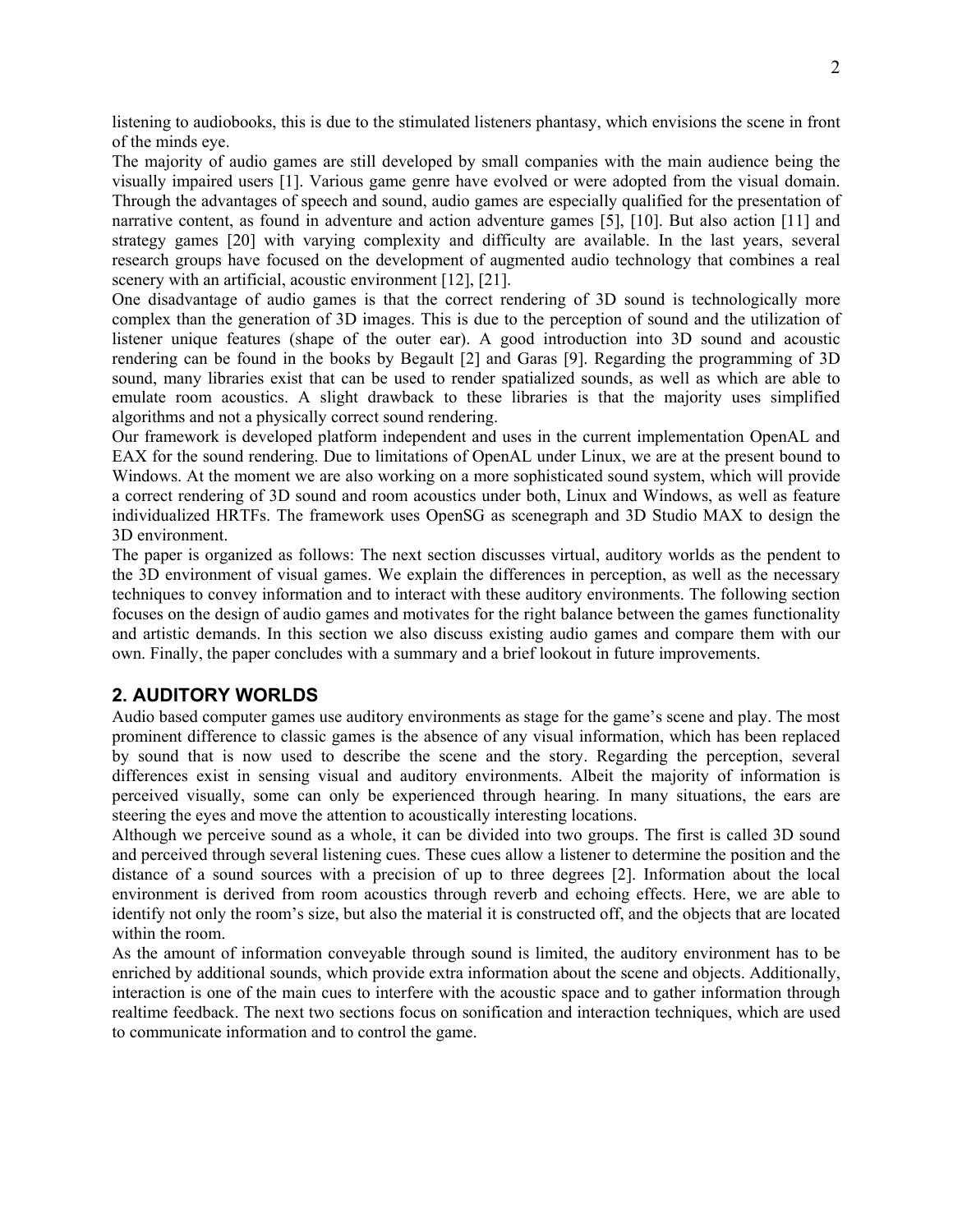## **2.1. Sonification**

The definition describes sonification as the mapping of abstract data to non-speech sound [3]. Examples can be found in the area of data sonification, like the Geiger-Müller radiation counter or in the analysis of seismic studies [18]. In auditory worlds, sonification is used to describe and explore the environment, as well as to identify scene actions and objects [14]. Several earcons are often additionally integrated into the environment to aid in the processes of navigation, orientation and interaction. Examples are beacons for an artificial horizon and compass, or landmarks that can be used to identify large objects (clock tower) or assist in the orientation in small environments (coffee machine, radio). Furthermore, scene objects can be equipped with auditory textures that portray them using alternative sounds depending on their current status [13].

Another navigational challenge are path sonifications, in which soundpipes and guides can be employed for assistance. Guides are not only useful for path sonification, but also as a narrator who controls the game and drives the story. Additionally, monologues of the main character can be included in the game to summarize complex scenes and to provide hints in difficult situations.



**Figure 1:** Tracking Equipment (Polhemus Fastrak)

In our framework we implemented most of the here described techniques. But not all of them have to be included into a game, and the difficult part still is to choose the right ones. As the goal is to immerse the player in a virtual, auditory world, we need to find the right balance between functionality and design.

## **2.2. Interaction**

As important as a sound scene sonification are the right tools for the interaction with the environment. These techniques are used to probe the environment and to obtain feedback through realtime interaction. Due to the differences in perception, alternative forms of interaction have evolved, of which some of them even mimic the listening behaviour of blind people by utilizing a virtual stick to explore the scene through knocking off surfaces.

The most important quality to explore acoustic spaces is the ability to determine the origin of sounds and speech. The perception of 3D sound can be strongly enhanced by the utilization of a head-tracking device, which provides immediate feedback on hearing directional changes. This is especially important as listeners tend to tilt their head to resolve ambiguous acoustic situations. Although, professional tracking equipment is still rather expensive, consumer tracking hardware is already available [4].

In our implementation we currently use the Polhemus Fastrak, see Figure 1, which provides us with an additional pointing device that is employed as auditory cursor and radar-like interactor [14], [13].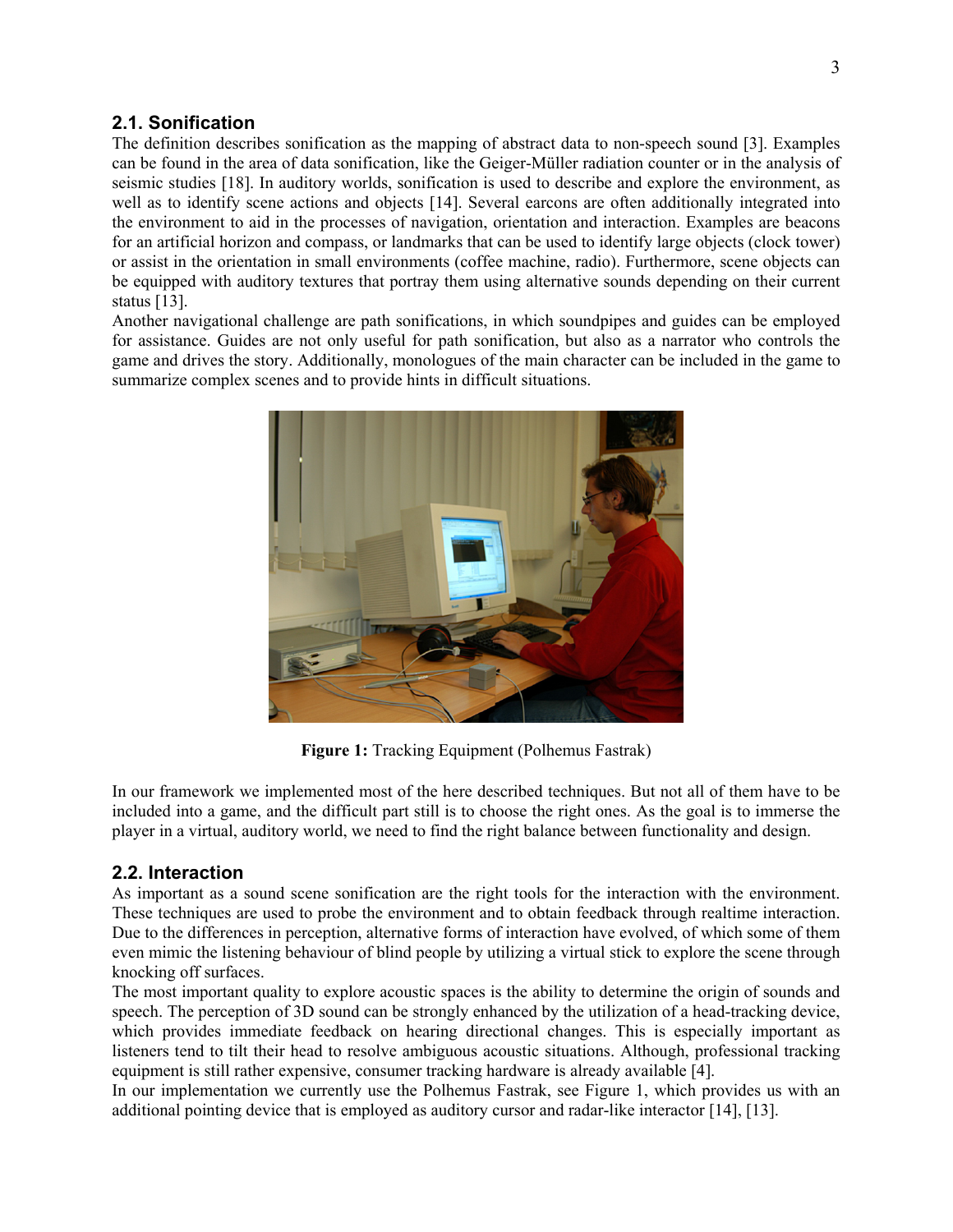## **3. DESIGNING AUDIOGAMES**

A difficult task in designing audio games is to find the right balance between functionality and game aesthetics [8]. The key is to provide as many information as necessary, while on the same time hide the techniques that are actually used. A careful game design, i.e. the specification of the users interface, the games story and the definition of tasks and puzzles, is of the highest importance, as it later decides whether a game will be successful or not. Many genres have been adopted from the visual domain, but most audio games exploit the strong qualification for adventure type audio games and combine the interactivity of computer games with the narration of audiobooks. The goal in game design is to communicate the illusion of being immersed in a virtual, auditory world, and to use as many techniques as necessary and as few as possible.

As the entire game, including the user interface, is represented through sound, special care has to be taken to not clutter the *auditory display* with too much information. On the other hand, the game should never be silent or have quiet spots, as this would hinder in orientation and navigation. In order to keep the right balance, a narrator's voice and monologues can be employed to assist in difficult situations and to summarize local environments. In order to provide challenges throughout the game, the number of sound objects can be increased to hamper the listening. Additionally, background noise and music can be included to further distract the listener.

Not all of the discussed sonification and interaction techniques have to be used in the design of a game instead the right selection of the most important techniques has to be made. We found especially the headtracking and the use of 3D sounds noteworthy for the game design, as they provide a better perception of the auditory environment and improve the sound source localization.

## **3.1. Examples**

Many audio based computer games exist and a good starting point for further research is the audiogames.net website [15]. Unfortunately, most of the available games do not use the full potential inherent in audio based gaming and instead are (just) variants of audio-based visual computer games. Few games use real 3D sound and head-tracking and even fewer use the possibility of real 360° of interaction. Examples for successful audio games are Terraformers [10], SuperDeekout [6] and Demor [21].



**Figure 2:** Playing MatrixShot

As we can not compete with professional game developers, we have just prototyped some game ideas for audio based gaming. We designed three simple action games and one narrative adventure, of which all share the same framework and similar techniques for sonification and interaction.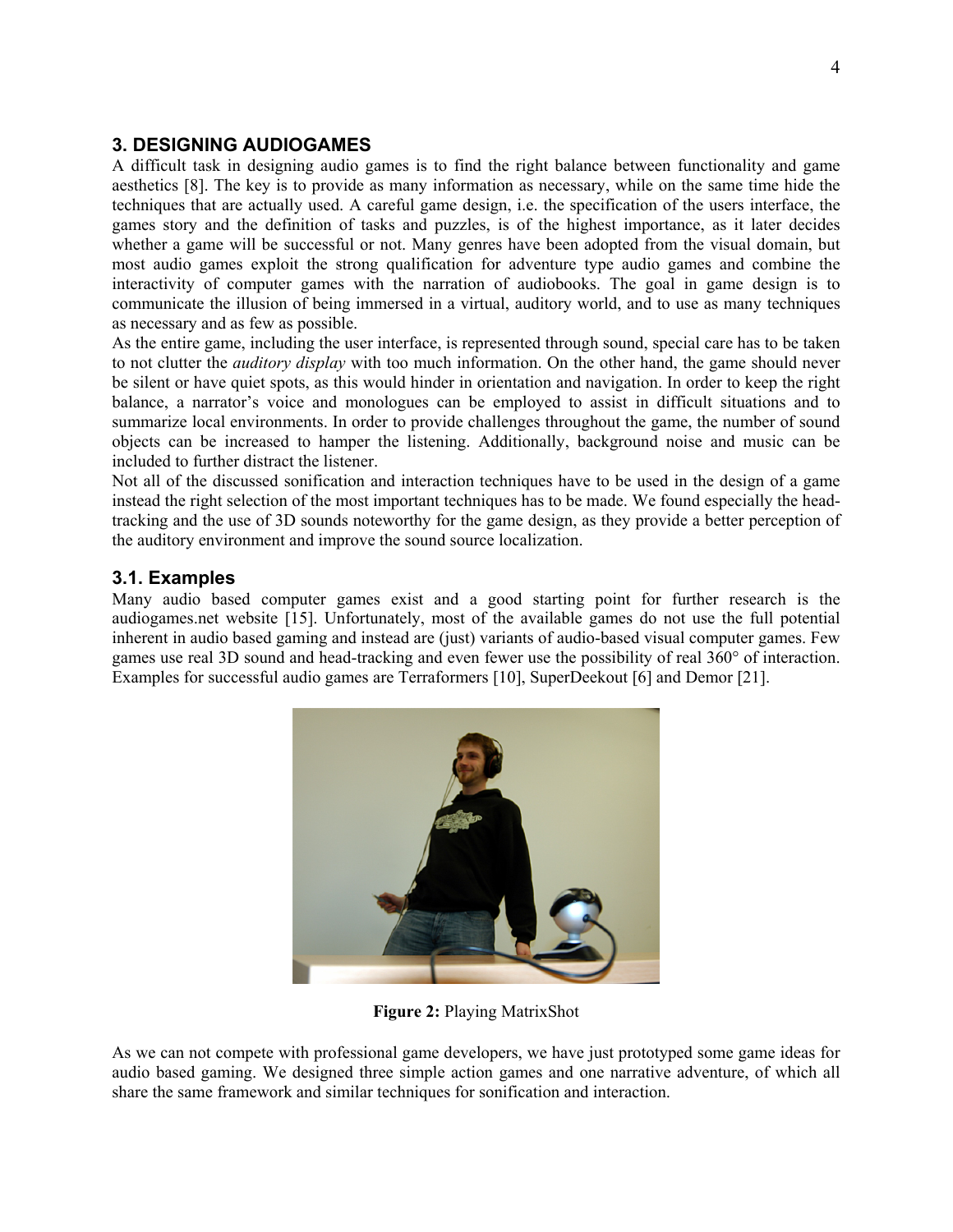One of the games is an acoustic remake of the classic Frogger game [16], in which the player has to cross a street and listen carefully to avoid getting hit by the traffic. This game is a straightforward implementation and uses 3D sounds, head-tracking and a joystick/keyboard for player movement. The second game was called Mosquitos and is played with an additional 3D pointing device, which is used as an insect spray to defend oneself against attacking mosquitos, flies and bees. The game is played in full 3D, 360° around the user. The third game integrates the EyeToy feature [17] into our framework and audio gaming, see also Figure 2. The player is positioned in front of a standard webcam and tries to avoid getting shot by virtual bullets. The game was called MatrixShot, as the evasive maneuvers tend to be very artistic. All of the games can vary in difficulty through the amount of objects that need to be tracked, as well as trough game music, which can distract and complicate the sound source locating. The challenge in all games is to listen carefully to determine the sounds position and to react appropriately.

Although our adventure "The hidden Secret" shares the same framework, yet it is a completely different game and puts the player in the role of a tourist who explores the ancient cathedral in our city. Several myth and legends have been combined into a single story, and the player is about to unfold a mystery about a long lost treasure. Monologues and communications with other characters control the story as the player explores the environment. The next evolution of the game would be to turn it into an augmented audio application, and to play the game in its real environment.

#### **4. SUMMARY AND FUTURE WORK**

In this paper we tried to motivate for the advantages of audio based computer games and provided several examples to support this. We sketched the possibilities of the available game genres and described in detail the necessary techniques to design and develop audio games. In addition, we presented our framework, which implements many of the discussed sonification and interaction techniques and can be used to efficiently design virtual, auditory worlds. This was demonstrated by a discussion of four prototypic implementations of audio-only computer games.

The possibilities for future improvements are manifold and include an extension of the existing system by additional sonification and interaction techniques, as well as by integrating a more advanced sound rendering system. Additionally, we would like to extend the system and develop a truly mobile solution that allows the exploration of the possibilities for augmented, audio applications. Furthermore, we would like to evaluate the potential of consumer tracking devices to develop a more affordable consumer system.

#### **5. REFERENCES**

[1] Gavin Andresen. Playing by Ear: Creating blind-accessible Games. In *Gamasutra Article*, May 2002.

[2] Durand R. Begault. 3D Sound - For Virtual Reality and Multimedia. AP Professional, 1994.

[3] Wikipedia Community. Wikipedia Online Encyclopedia. http://www.wikipedia.org/, 2005.

[4] Cyberworld. Cyberworld online shop. Website, 2005. http://www.cwonline.com/.

[5] Fachhochschule Stuttgart. Tanja Dannecker, Matthias Pasedag, Christa Stoll, and Heinrich Sturm. Der Tag wird zur Nacht, 2003. PC.

[6] Danz Games. Super Deekout. http://www.danzgames.com/superdeekout.htm, 2004. PC.

[7] Thomas M. Drewes, Elizabeth D. Mynatt, and Maribeth Gandy. Sleuth: An audio experience. In *ICAD2002*, 2002.

[8] Johnny Friberg and Dan Gärdenfors. Audio games: New perspectives on game audio. In *Advances in Computer Entertainmet Technology '04*, Singapore, 2004.

[9] John Garas. Adaptive 3D Sound Systems. Kluwer Academics, 2000.

[10] Pin Interactive. Terraformers, 2003. PC.

[11] Christopher Lewis. Audio Formula 1, 2003. PC.

[12] Kent Lyons, Maribeth Gandy, and Thad Starner. Guided by voices: An audio augmeted reality system. In *ICAD2000*, 2000.

[13] Niklas Röber and Maic Masuch. Auditory Game Authoring: From virtual Worlds to auditory Environments. In *CGAIDE 2004*, pages 114–121, 2004.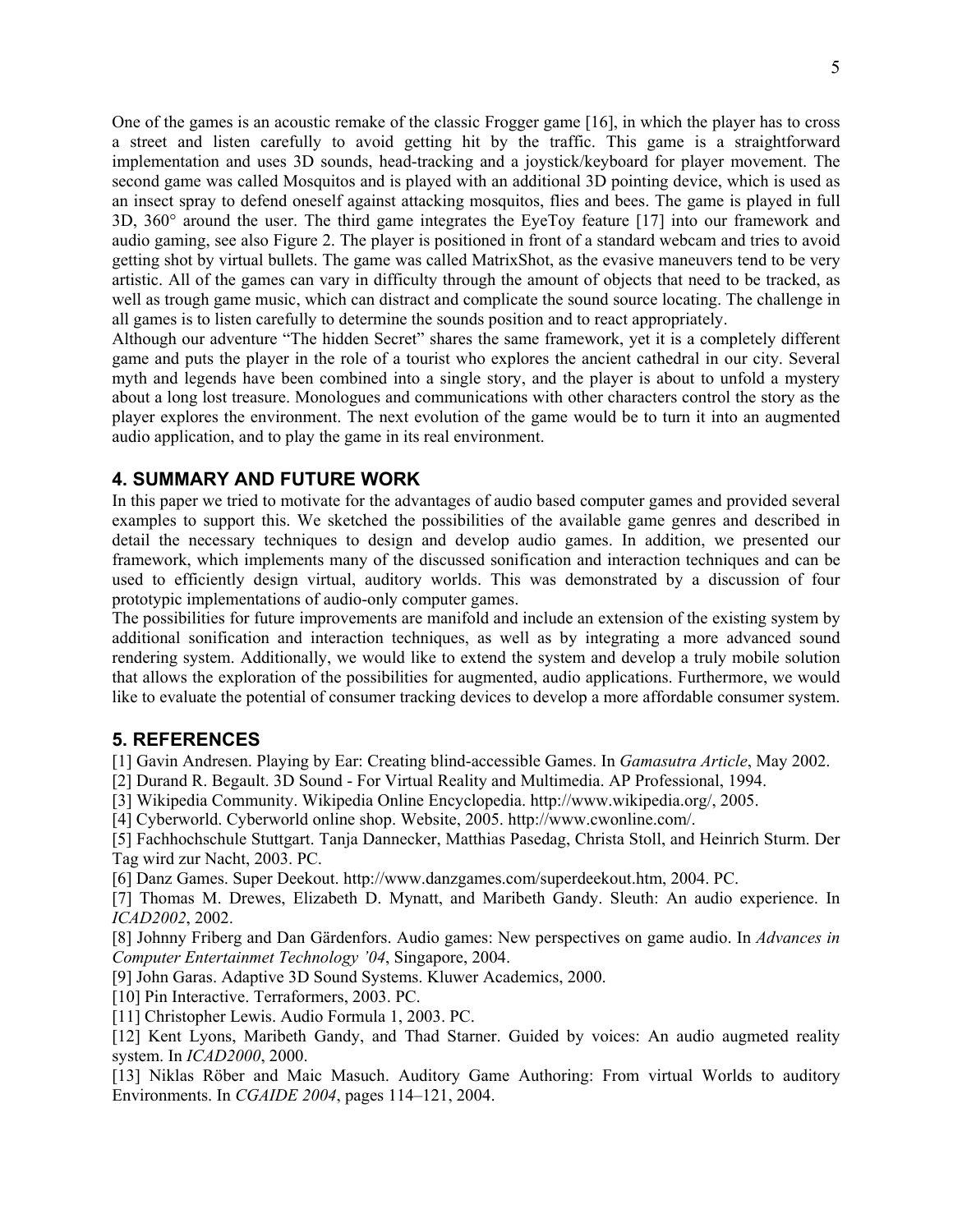[14] Niklas Röber and Maic Masuch. Interacting with Sound: An interaction Paradigm for virtual auditory Worlds. In *ICAD 2004*, 2004.

[15] http://www.audiogames.net, 2005.

[16] Sierra Inc. On-Line. Frogger, 1983. PC.

[17] Sony. EyeToy: Play, 2003.

[18] S. D. Speeth. Seismometer Sounds. In *Journal of the Acoustical Society of America*, volume 33, pages 909–916, 1961.

[19] Sue Targett and Mikael Fernström. Audio games: Fun for all? All for fun? In *ICAD2003*, 2003.

[20] USA Games. Star Trek - Final Conflict. http://www.usagames.us, 2005. PC.

[21] Yishay Cohen and Jolanda Dekker and Arnout Hulskamp and David Kousemaker and Tim Olden and Cees Taal and Wouter Verspaget. Demor - Location based 3D Audiogame. http://studentkmt.hku.nl/~g7/site/, 2004.